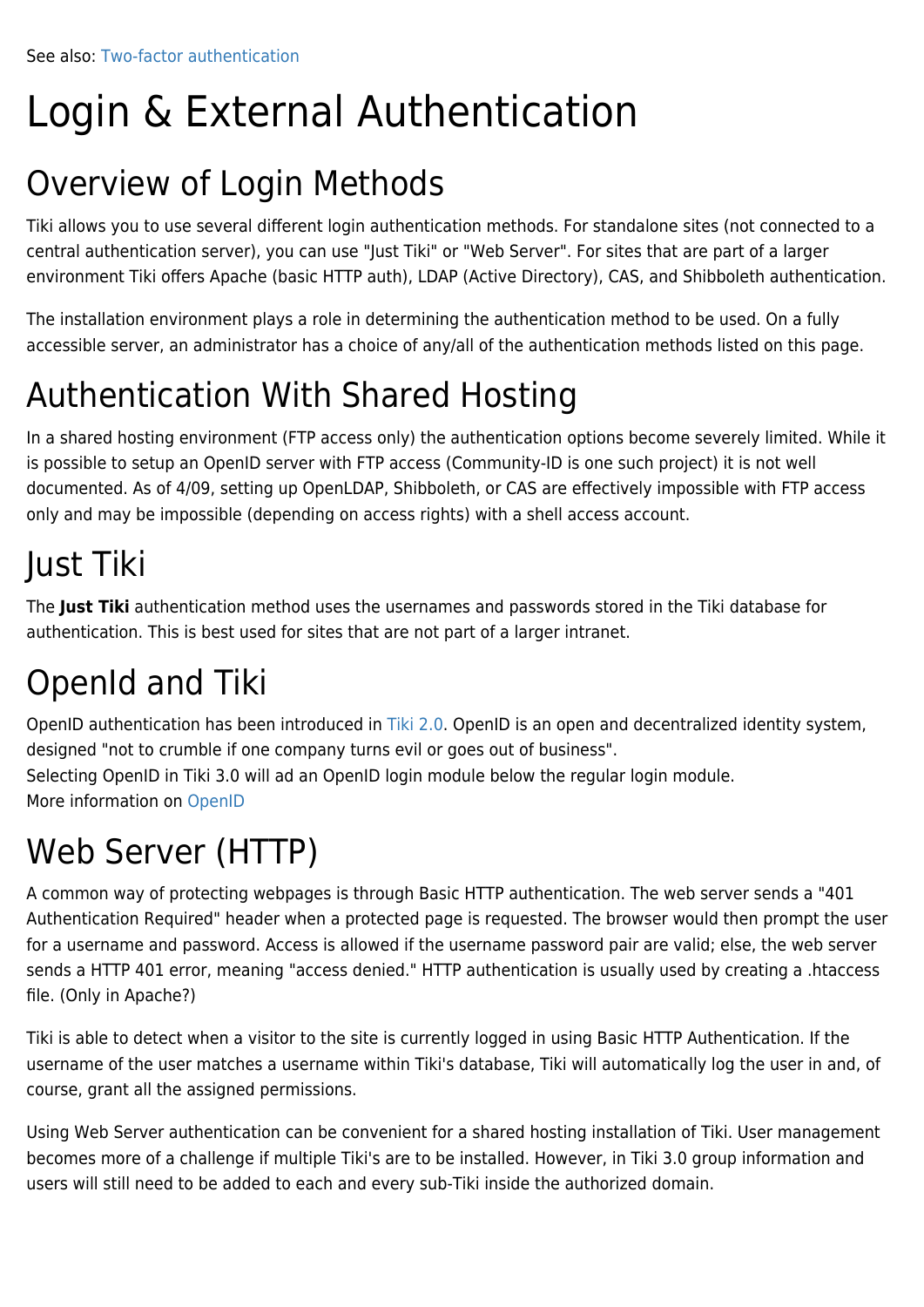# **Options**

#### LDAP (Active Directory)

[LDAP authentication](https://doc.tiki.org/LDAP-authentication)

#### OpenID Connect

[OpenID Connect](https://doc.tiki.org/OpenID-Connect)

## SAML

• [SAML](https://doc.tiki.org/SAML)

#### IMAP

[IMAP Authentication](https://doc.tiki.org/IMAP-Authentication)

POP3

POP3 Authentication

#### Vpopmail

Vpopmail Authentication

# Tiki and Pam

[PAM authentication](https://doc.tiki.org/PAM-authentication)

# CAS

[CAS Authentication](https://doc.tiki.org/CAS-Authentication)

# Shibboleth

[Shibboleth Authentication](https://doc.tiki.org/Shibboleth-Authentication)

# phpBB

[phpBB Authentication](https://doc.tiki.org/phpBB-Authentication)

# Future Plans (please help!)

- [CACert \(or other\) Client Certificates](https://cacert.org/)
- [GPG](http://www.gnupg.org/)/PGP PKI, including tools such as [WebPG](https://webpg.org/WebPG)
- Post-Login Security Question? Like when logging into a bank website.